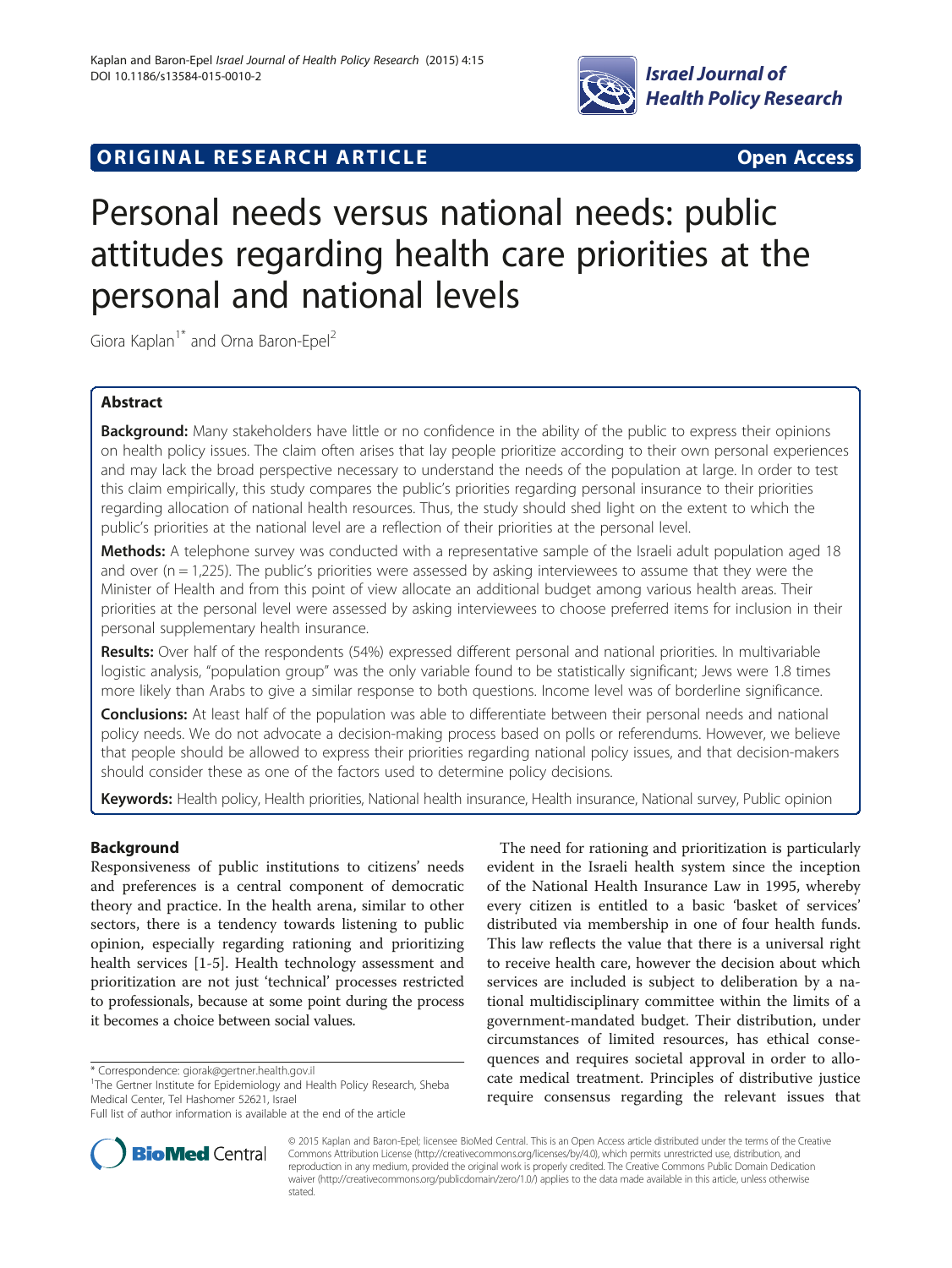must be taken into consideration when allowing certain treatments for some, while withholding other treatments for others [[6\]](#page-5-0).

Some claim that the public should play a role in prioritization of health services [\[7](#page-5-0)], while others view public consultation as a tactical process aimed at guaranteeing that priorities and rationing are accepted [\[8](#page-5-0)]. However there are those who oppose involvement of the public altogether [[7,9\]](#page-5-0). Certain philosophers express a strong traditional opposition to public policy based on social values, due to the fact that these values can be inherently unjust and a health system should not be governed according to the 'tyranny of the masses' [\[10](#page-5-0)]. When public values are opposed to standard ethical principles, for example when the public support discrimination against minorities, it is necessary to limit their influence on health policy [[10\]](#page-5-0).

Many professional stakeholders have no confidence in the ability of the public to express opinions on health policy issues. Among the arguments supporting this attitude, the claim often arises that lay people will choose priorities in health only according to their own personal experience or that of close family and acquaintances. They lack awareness of needs with which they are not familiar, and they lack a broader perspective in order to see the needs of a population at large.

Political scientists believe that issues about which people feel strongly will motivate political action to a great extent [[11,12\]](#page-5-0). Among the major determinants of Americans' opinions about policy matters, the selfinterest perspective, which enjoys widespread currency in economics, political science, and psychology, suggests that Americans will support those policies that will help them maximize their short-term individual goals or interests [[13\]](#page-5-0). However, surveys that seek to identify self-interest effects on policy preferences must frequently make simplistic assumptions about which characteristics identify those respondents whose self-interest would be served by particular policies [[14\]](#page-5-0).

According to these theories, the public's priorities in health services should be guided by how they perceive the issues in relation to their personal needs (actual or anticipated), and a strong alignment between preferences at the personal and at the national level will be expected.

However, there are political researchers who have opposed this emphasis on self-interest. Their central claim is that the political influence of national circumstances is not a direct result of personal experience. While selfinterest is often a weak predictor of policy preferences, much research shows that people rely heavily on partisan and ideological cues as shortcuts to form their opinions on complex policy issues [\[14](#page-5-0)].

Additional support for this self-interest hypothesis can be grounded in cognitive psychology, to which

researchers in political science often refer [\[15,](#page-5-0)[16](#page-6-0)]. People strive towards consistency between their various attitudes. When an inconsistent situation occurs, a cognitive rearrangement is made to reduce the inconsistency. Some models such as balance models, congruity approaches and dissonance theory have been developed to explain this situation [[15](#page-5-0)[,17\]](#page-6-0). Respondents expressing different priorities for national health care policies than for their individual health insurance would be in cognitive dissonance, unless they made a conscious, clear distinction between the levels, in which case the dissonance is resolved.

It is possible to extrapolate from these approaches to the field of health policy, asking if the areas to which the public grant priority regarding the national health budget is similar to their preferences for their personal health insurance.

Any successful attempt to change the health care system through public policy will need to account for public preferences. But what shapes public opinion toward health policy? Are policy preferences informed for the most part by citizens' self-interest? Or do moral considerations about equality and fairness that lie at the heart of universal coverage also play an important role in public opinion? [[14\]](#page-5-0).

The preferences of the Israeli public regarding allocation of surplus resources in the national health care system, as well as their preferences for services to be included in their personal supplementary health insurance (which can be voluntarily purchased to supplement the "basket of services") have been presented in a previous paper [[18\]](#page-6-0). The aim of the current analysis is to assess to what extent the public's priorities at the national level are a reflection of their priorities for their personal insurance, or to what extent do they differentiate between the national and personal levels.

# Methods

A telephone survey was conducted with a representative sample of the Israeli adult population aged 18 and over  $(N = 1,225)$ . The sample design as well as the collection of data was conducted by The Cohen Institute for Public Opinion Research of Tel Aviv University. Interviews were conducted during June-August, 2008 and were carried out in Hebrew, Arabic and Russian. The response rate was 35.7% of the households in which someone answered the telephone. The distribution of the sample very closely represents that of the Israeli population aged 18 and over (Central Bureau of Statistics) with regard to age, gender, education, household income, self-evaluation of health status, and Health Maintenance Organization (HMO) membership. However, compared to the Israeli population the sample over-represented Arabs (25.2% vs. 16.1%) and those with supplementary health insurance (75% vs. 67%).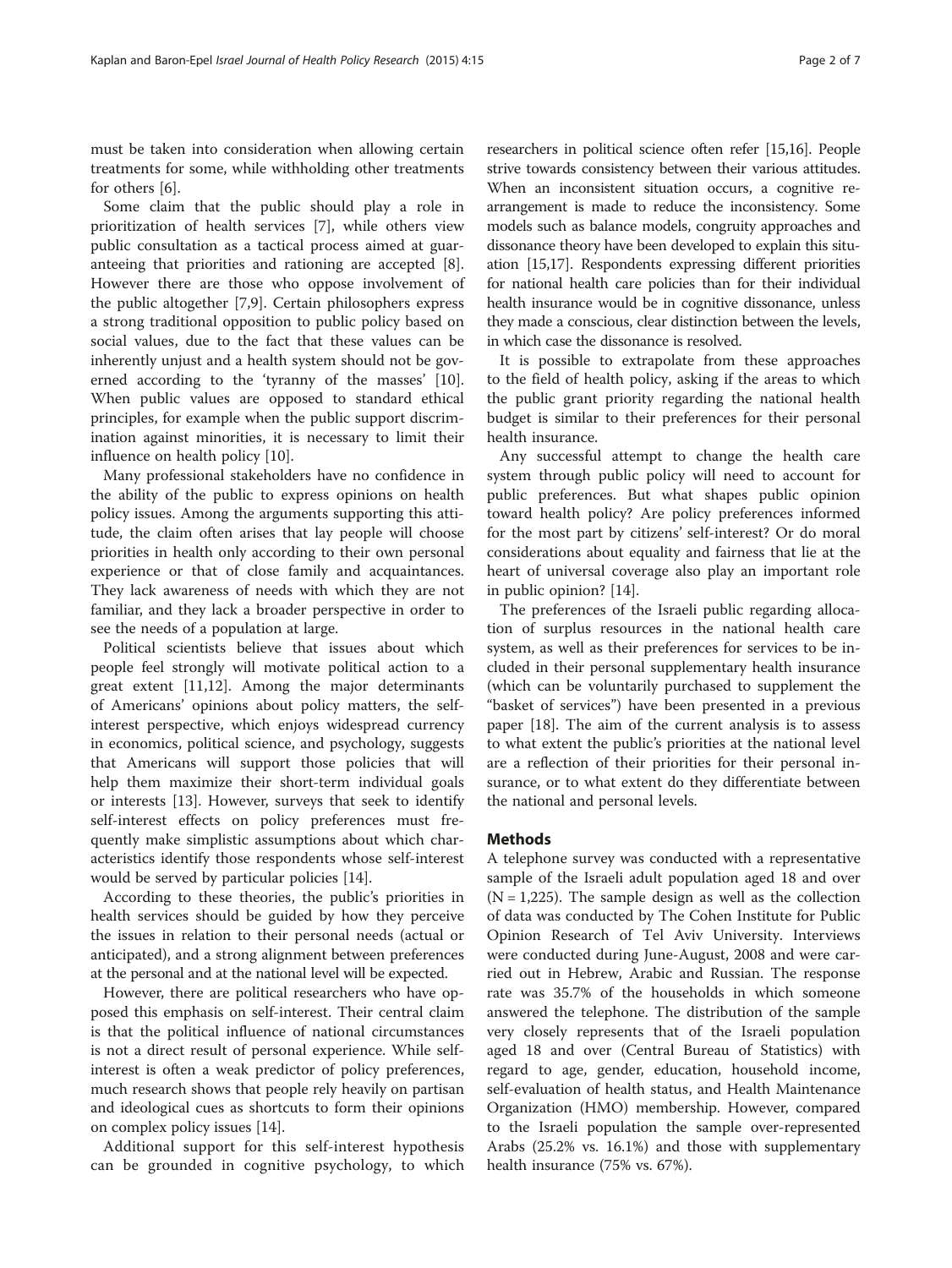Two versions of the questionnaire were used to overcome the limitation of the length of the questionnaire for a telephone survey. In order to achieve a representative sample of the Israeli population, for each version approximately 600 participants was randomly assigned. This approach was based on the principles of Partial Questionnaire Design method (PQD) [[19](#page-6-0),[20](#page-6-0)].

#### Variables

The public's priorities at the national level were assessed by asking interviewees to imagine that they were the Minister of Health and as such to rate on a four-level scale the extent to which they would allocate a surplus budget to each of the items presented. The items on one version of the questionnaire included: screening tests for early disease detection, cardiac rehabilitation, subsidized supplemental insurance for the poor, mental health care, fertility treatments, and alternative medicine. The second version of the questionnaire included: nursing care for the frail elderly, programs for preventive medicine and health promotion, dental care, additional staff for primary clinics, and building a new hospital. An additional question asked interviewees to indicate their top priority.

The public's priorities at the personal level were assessed by asking interviewees to rate to what extent they would include each of the items noted in their personal supplemental health insurance. From the national level lists certain items were deleted ("fertility treatments" and "subsidized supplemental insurance" were deleted from the first version; "additional clinic staff" and "building a new hospital" from the second version). These were replaced by "getting a second opinion" in the first version, and "cosmetic surgery" and "hospitalization in a private hospital" in the second version. Interviewees were again asked to rate each item on a four-level scale and finally to choose their highest priority.

Independent variables included: age, gender, population groups (Jews, Arabs), education, household income,

employment status (salaried, self-employed, pensioner, unemployed, homemaker) and family status (single-no children, single-parent family, married with children, married without children). Health-related variables included: self-evaluation of health status, degree of exposure to the health system (hospitalized during the last year and/or 5+ visits to a primary physician, 1-4 visits, and no contact with the medical system during last year), HMO (under Israeli National Health Insurance every citizen is enrolled in one of four HMOs), having supplementary health insurance and having additional private health insurance policies.

#### Statistical analysis

For each item on the list of health services, the percentage of respondents' agreement on both personal and national levels was calculated in two manners: (1) rating of each item and (2) the first priority. Chi-square test was used for univariate analysis. In order to identify personal characteristics of respondents who did or did not differentiate between the national and the personal level, a multivariable logistic regression analysis was performed including most independent variables.

Data analyses were performed using the 9.13 release of SAS PC computer software.

# Results

As previously published, the public's top priorities were "screening tests for early disease detection" and "nursing care for the frail elderly" in both the distribution of national resources and in personal insurance [\[18\]](#page-6-0).

Most areas having a high degree of public support received similar ratings at the national and personal levels (Table 1). "Mental health care" was the category with the highest proportion of the public choosing it only at the national level while not for personal insurance.

Tables [2](#page-3-0) and [3](#page-3-0) show respondents' first choice at the national level by their first choice on their personal insurance for each version of the question. Over half of

|  |  |  |  | Table 1 The percentage that chose to award to each service the extra budget and to include it in the personal insurance* |
|--|--|--|--|--------------------------------------------------------------------------------------------------------------------------|
|--|--|--|--|--------------------------------------------------------------------------------------------------------------------------|

|                                                | Chose at both<br>levels | Chose only in personal<br>insurance | Chose only for national<br>budget | Not choose |
|------------------------------------------------|-------------------------|-------------------------------------|-----------------------------------|------------|
| Screening tests for early detection of disease | 86.5                    | 4.6                                 | 6.2                               | 2.7        |
| Nursing care                                   | 81.6                    | 3.0                                 | 11.3                              | 4.1        |
| Cardiac rehabilitation                         | 83.5                    | 5.5                                 | 7.4                               | 3.6        |
| Preventative medicine and health promotion     | 64.4                    | 6.0                                 | 14.6                              | 15.0       |
| Dental care                                    | 54.0                    | 14.3                                | 14.5                              | 17.2       |
| Mental health care                             | 53.8                    | 5.1                                 | 29.3                              | 11.8       |
| Alternative medicine                           | 41.1                    | 13.5                                | 13.5                              | 31.9       |

\*"chose" includes 2 categories: 'I would certainly choose' and 'It is likely that I would choose'. "Did not choose" includes two statements: 'I would certainly not choose' and 'It is likely that I would not choose'. Included in the table are only the participants that answered both questions. The areas included are those that appeared in both questions.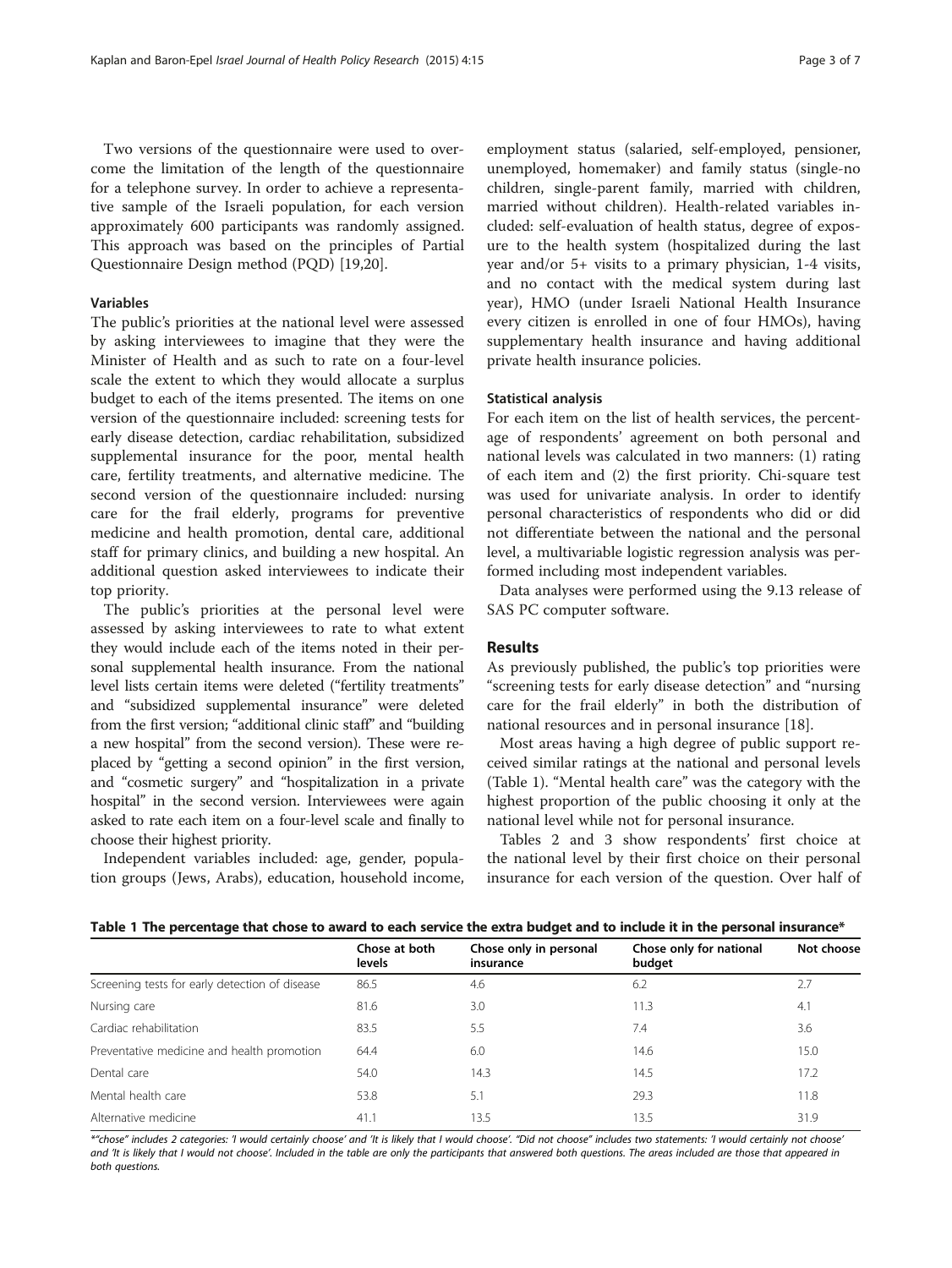| First priority for surplus budget                  | First priority for personal insurance |                                    |                              |                                |                             |                      |  |
|----------------------------------------------------|---------------------------------------|------------------------------------|------------------------------|--------------------------------|-----------------------------|----------------------|--|
|                                                    | Screening<br>tests<br>n(%)            | Cardiac<br>rehabilitation<br>n (%) | <b>Mental health</b><br>care | <b>Alternative</b><br>medicine | Second<br>opinion*<br>n (%) | No response<br>n (%) |  |
|                                                    |                                       |                                    | n(%)                         | n(%)                           |                             |                      |  |
| Total                                              | 278 (100.0)                           | 142 (100.0)                        | 65 (100.0)                   | 38 (100.0)                     | 30 (100.0)                  | 56 (100.0)           |  |
| Screening tests                                    | 155 (55.8)                            | 29 (20.4)                          | 9(13.8)                      | 9(23.7)                        | 7(26.7)                     | 10(17.9)             |  |
| Cardiac rehabilitation                             | 30 (10.8)                             | 45 (31.7)                          | 5(7.7)                       | 5(13.2)                        | 4(13.3)                     | 5(8.9)               |  |
| Mental health care                                 | 14(5.0)                               | 14(9.9)                            | 35 (53.9)                    | 5(13.1)                        | 2(6.7)                      | 8(14.3)              |  |
| Alternative medicine                               | $\Omega$                              | 3(2.1)                             | 2(3.1)                       | 3(7.9)                         | 0                           | 0                    |  |
| Subsidized supplemental insurance<br>for the poor* | 44 (15.8)                             | 16(11.3)                           | 6(9.2)                       | 10(26.3)                       | [6(20.0)]                   | 8(14.3)              |  |
| Fertility treatments*                              | 20(7.2)                               | 23(16.2)                           | 5(7.7)                       | 4(10.5)                        | [5(16.7)]                   | 3(5.4)               |  |
| No response                                        | 15(5.4)                               | 12(8.4)                            | 3(4.6)                       | 2(5.3)                         | 5(16.7)                     | 22 (39.3)            |  |
| Total:                                             |                                       |                                    |                              |                                |                             |                      |  |
| Same item $+$                                      | 155                                   | 45                                 | 35                           | 3                              | -                           |                      |  |
| Different item                                     | 123                                   | 97                                 | 30                           | 35                             | $18***$                     |                      |  |

<span id="page-3-0"></span>Table 2 Percentage choosing each area as first priority for surplus budget by first priority for personal insurance - Version 1 of questionnaire  $(N = 609)$ 

\*These items were not response options to both questions (personal insurance and supplementary budget).

\*\*11 responses marked [ ] were not included because the response combination related to two items not included in both questions.

+ Percentage choosing the same item = 44.0% (238/541).

those who chose as first priority for their personal insurance "screening tests for early detection of disease ", "mental health care" (Table 2), "nursing care" and "health promotion" (Table 3), chose to award the surplus budget at the national level to the same area. This was also found in the case of the item regarding hospitals, for which the items were different on the personal ("hospitalization in a private hospital") and national ("building a new hospital") levels. In contrast, almost

70% of those who chose "cardiac rehabilitation" for their personal insurance, awarded surplus national budget to a different item, and almost all of those who chose "alternative medicine" or "dental care" for their personal insurance, did not give preference to these items at the national level. People who chose "second opinion" for their own insurance, tended to give surplus national budget to "screening for early disease detection" or to "subsidizing supplemental insurance for the poor" (Table 2).

Table 3 Percentage choosing each area as first priority for surplus budget by first priority for personal insurance - Version 2 of questionnaire  $(N = 616)$ 

| First priority for surplus budget        | First priority for personal insurance |                                                     |                       |                              |                                                 |                     |  |
|------------------------------------------|---------------------------------------|-----------------------------------------------------|-----------------------|------------------------------|-------------------------------------------------|---------------------|--|
|                                          | Nursing<br>care                       | Preventive medicine and<br>health promotion<br>n(%) | <b>Dental</b><br>care | Cosmetic<br>surgery*<br>n(%) | Hospitalization in<br>private hospital*<br>n(%) | No response<br>n(%) |  |
|                                          | n(%)                                  |                                                     | n(%)                  |                              |                                                 |                     |  |
| Total                                    | 272 (100.0)                           | 121 (100.0)                                         | 102 (100.0)           | 5                            | 74 (100.0)                                      | 42 (100.0)          |  |
| Nursing care                             | 177 (65.1)                            | 20(16.5)                                            | 27(26.5)              | 3                            | 15(20.3)                                        | 10(23.8)            |  |
| Preventive medicine and health promotion | 27(9.9)                               | 61 (50.4)                                           | 16(15.7)              |                              | 7(9.5)                                          | 6(14.3)             |  |
| Dental care                              | 3(1.1)                                | 2(1.6)                                              | 16(15.7)              |                              | 4(5.4)                                          | 2(4.8)              |  |
| Additional staff for primary clinics*    | 12(4.4)                               | 8(6.6)                                              | 8(7.8)                |                              | 4(5.4)                                          | 1(2.4)              |  |
| Building a new hospital*                 | 45 (16.5)                             | 25(20.7)                                            | 32 (31.4)             | [1]                          | [43] (58.1)                                     | 7(16.7)             |  |
| No response                              | 8(2.9)                                | 5(4.1)                                              | 3(2.9)                |                              | $[1]$ $(1.3)$                                   | 16(38.1)            |  |
| Total:                                   |                                       |                                                     |                       |                              |                                                 |                     |  |
| Same item $+$                            | 177                                   | 61                                                  | 16                    |                              |                                                 |                     |  |
| Different item                           | 95                                    | 60                                                  | 86                    | $\overline{4}$               | $27***$                                         |                     |  |

\*These items were not response options to both questions (personal insurance and supplementary budget).

\*\*48 responses marked [ ] were not included because the response combination related to two items not included in both questions.

+ Percentage choosing the same item = 48.3% (254/526).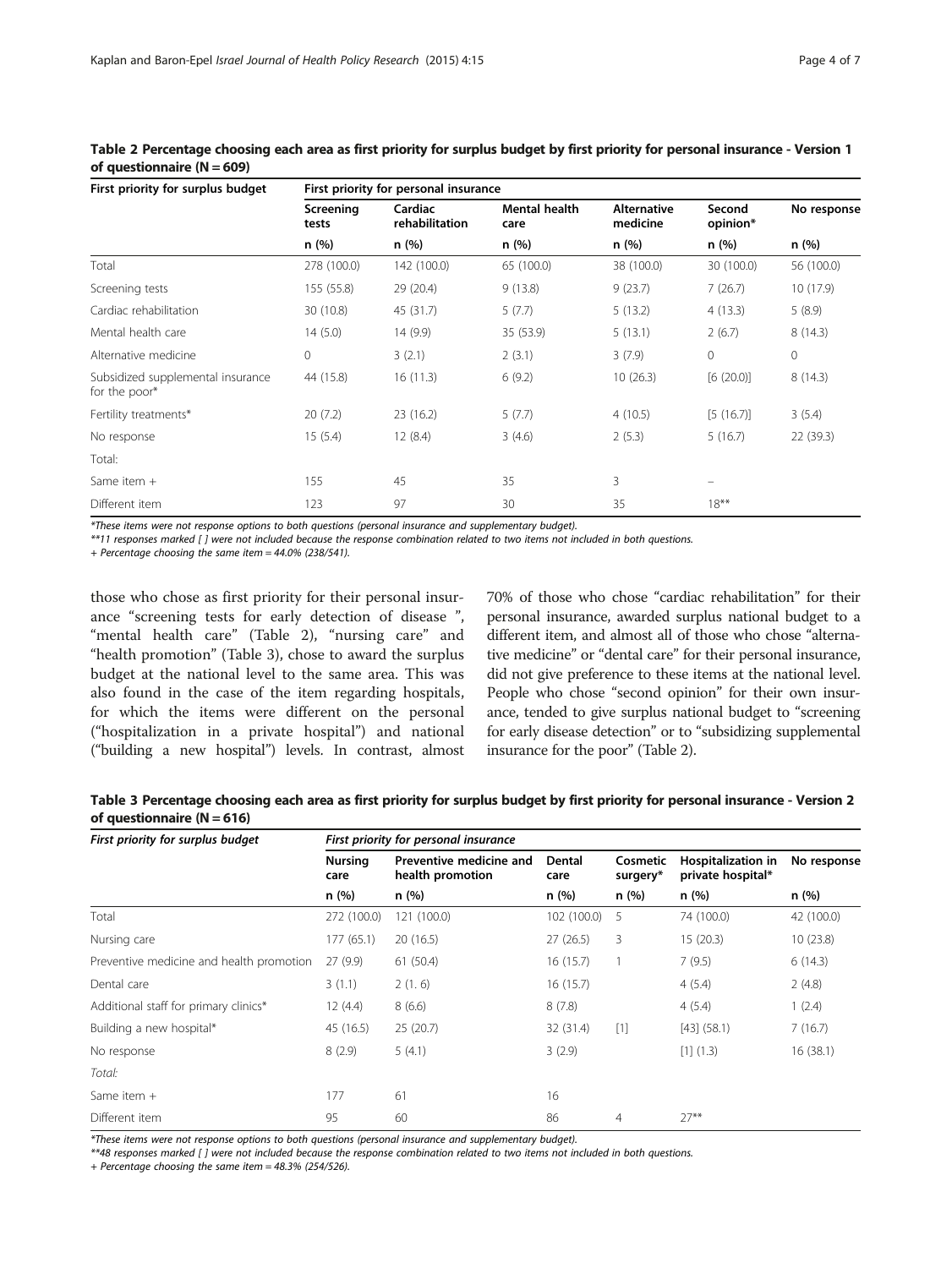Combining the findings of the two versions (Table [2](#page-3-0) and [3](#page-3-0)), a total of 492 participants (46%) chose the same item for first priority at both levels – personal insurance and national budget.

Population group was the only independent variable significantly related to choosing the same item at both levels. Multivariable logistic analysis was conducted including all variables with a level of significance under 0.2 (Table 4), and only this variable was statistically significant, with Jews 1.8 times more likely than Arabs to give the same response to both questions. Borderline significance was found for income, with those of average income having a stronger tendency to prioritize different services at the personal and national levels than those with highest income.

# **Discussion**

In this study participants were asked to choose priorities separately for their personal needs (i.e. supplementary health insurance) and at the national level (i.e. allocating surplus national budget). Doubts have been raised in the literature about establishing healthcare priorities based on population surveys, the main reservation being the concern that lay people's opinions are shaped primarily by their personal needs and experiences. Based on this "self-interest" assumption, the individual will always prefer to promote issues that will be of personal benefit [[21\]](#page-6-0). This approach is supported by psychological dissonance theory and conventional political science theory [\[11](#page-5-0)]. This is supported by the finding that almost half of those interviewed in this study made a similar choice at both levels.

However, over half of the interviewees made different choices at the personal and national level. Analysis of preferences at the national level according to the choice made for the personal insurance indicates that the majority of those who chose "cardiac rehabilitation", "dental health care" and "alternative medicine" as their first priority for personal insurance selected a different area for surplus national budget. This was also the case for almost half of those who chose "screening tests", "mental health care", "nursing care for the elderly" and "health promotion" as the first personal priority.

Explanations for these findings may be found in the claim of some political scientists that people are able to develop political preferences without any direct personal interest, or even in contradiction to their personal interest [\[22](#page-6-0)]. The political response of citizens is mediated by their judgment of the collective situation. For example, a rise in the unemployment rate, or in inflation, or the deterioration of public services, is judged independently from the individual's personal situation [\[11](#page-5-0)]. People's judgment of the situation includes an ideological dimension that influences preferences and opinions regarding

| Version 1 of questionnaire ( $n = 453$ ) |               |                          |         |  |  |  |  |
|------------------------------------------|---------------|--------------------------|---------|--|--|--|--|
|                                          | Odds<br>ratio | 95% confidence<br>limits | p-value |  |  |  |  |
| Age group:                               |               |                          |         |  |  |  |  |
| 18-29                                    | 1.57          | $0.69 - 3.57$            | 0.681   |  |  |  |  |
| 30-49                                    | 1.81          | $0.83 - 3.96$            | 0.195   |  |  |  |  |
| 50-64                                    | 1.56          | $0.73 - 3.33$            | 0.685   |  |  |  |  |
| $65+$                                    | 1.00          |                          |         |  |  |  |  |
| Gender:                                  |               |                          |         |  |  |  |  |
| Men                                      | 1.00          |                          |         |  |  |  |  |
| Female                                   | 0.87          | $059 - 1.29$             | 0.497   |  |  |  |  |
| Income:                                  |               |                          |         |  |  |  |  |
| Below average                            | 1.00          |                          |         |  |  |  |  |
| Average                                  | 0.97          | $0.59 - 1.59$            | 0.726   |  |  |  |  |
| Above average                            | 1.10          | $0.67 - 1.79$            | 0.619   |  |  |  |  |
| Employment status:                       |               |                          |         |  |  |  |  |
| Salaried                                 |               |                          |         |  |  |  |  |
| Self-employed                            |               |                          |         |  |  |  |  |
| Unemployed                               |               |                          |         |  |  |  |  |
| Health status:                           |               |                          |         |  |  |  |  |
| Excellent                                | 1.17          | $0.54 - 2.54$            | 0.773   |  |  |  |  |
| Very good                                | 0.94          | $0.43 - 2.02$            | 0.346   |  |  |  |  |
| Good                                     | 1.40          | $0.68 - 2.86$            | 0.191   |  |  |  |  |
| Not so good, Bad                         | 1.00          |                          |         |  |  |  |  |
| Exposure to the health system:           |               |                          |         |  |  |  |  |
| High                                     | 0.86          | $0.51 - 1.44$            | 0.712   |  |  |  |  |
| Low                                      | 1.00          |                          |         |  |  |  |  |
| No direct exposure                       | 0.91          | $0.52 - 1.58$            | 0.947   |  |  |  |  |
| Version 2 of questionnaire ( $n = 497$ ) |               |                          |         |  |  |  |  |
| Age group:                               |               |                          |         |  |  |  |  |
| 18-29                                    | 0.78          | $0.33 - 1.88$            | 0.586   |  |  |  |  |
| 30-49                                    | 0.89          | $0.39 - 2.06$            | 0.789   |  |  |  |  |
| 50-64                                    | 0.93          | $0.42 - 2.50$            | 0.849   |  |  |  |  |
| Income:                                  |               |                          |         |  |  |  |  |
| Below average                            | 1.18          | $0.74 - 1.86$            | 0.485   |  |  |  |  |
| Average                                  | 1.61          | $0.98 - 2.67$            | 0.061   |  |  |  |  |
| Above average                            | 1.00          |                          |         |  |  |  |  |
| Employment status:                       |               |                          |         |  |  |  |  |
| Salaried                                 | 0.77          | $0.44 - 1.35$            | 0.356   |  |  |  |  |
| Self-employed                            | 1.00          |                          |         |  |  |  |  |
| Unemployed                               | 0.71          | $0.24 - 2.09$            | 0.536   |  |  |  |  |
| Population group:                        |               |                          |         |  |  |  |  |
| Arabs                                    | 1.00          |                          |         |  |  |  |  |
| Jews                                     | 1.81          | $1.14 - 2.88$            | 0.011   |  |  |  |  |

Table 4 Characteristics of respondents who chose the same item as first priority for their personal insurance and for national budget: Logistic models (reference group: not the same choice for both questions)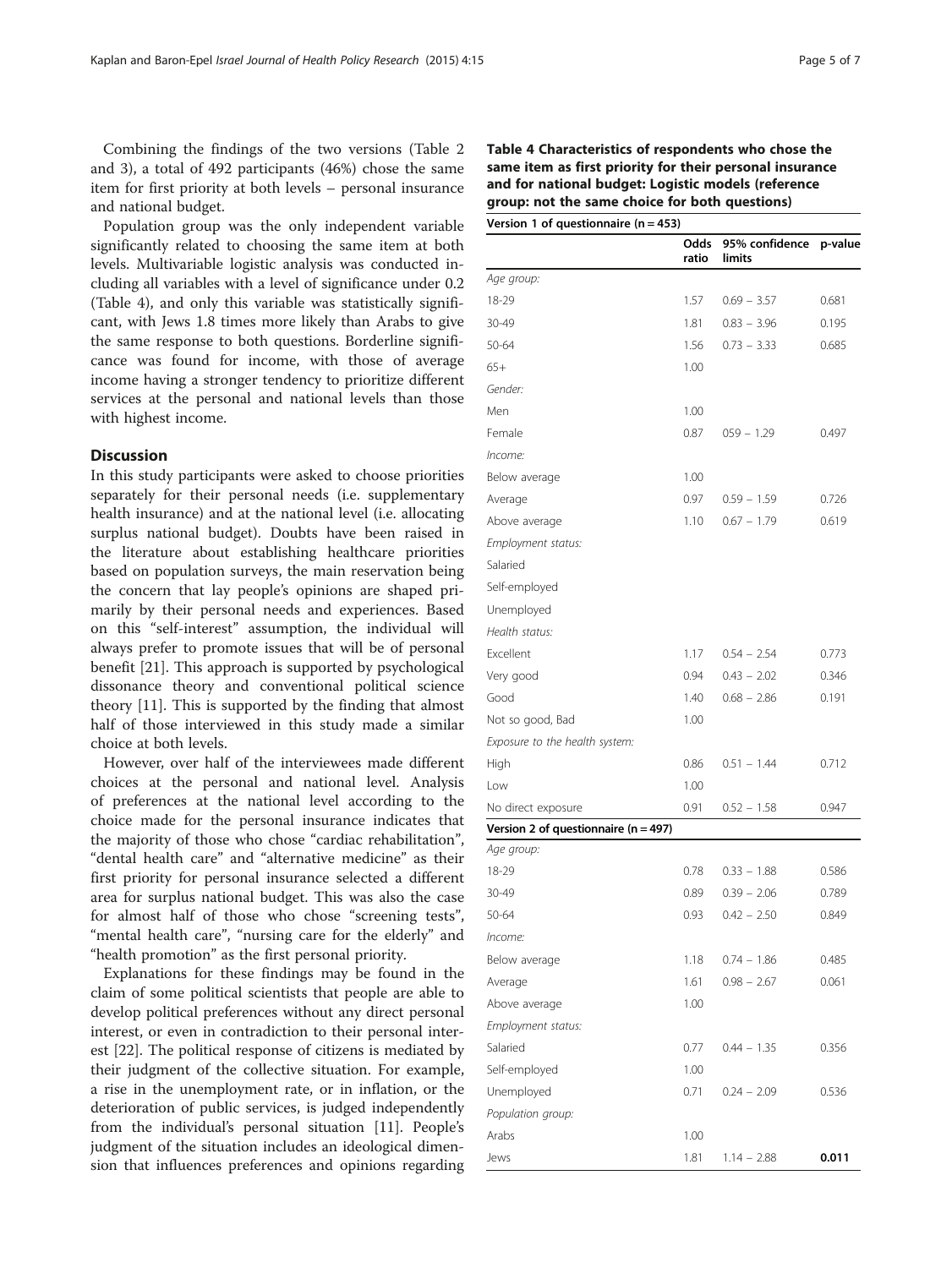<span id="page-5-0"></span>issues that don't touch them directly or personally. For example, men may support or be against abortion, even if they believe that their wives and daughters will never need to undergo one. At times the number of people who will be significantly influenced by a particular policy is much smaller than the number of those who support this policy. In other words, a person has the ability to create preferences even in the absence of immediate personal interest [[22\]](#page-6-0).

In this empirical study we found that over half of the population differentiates in health policy issues between social or national policy and their personal needs. When asked about national policy, they seem to be influenced by additional considerations beyond their personal experience (e.g. social solidarity). Furthermore, it may be that some of the subjects who chose the same priority at both levels actually believe that the national interest is the same as their own personal interest, thus for them there is a coincidence of private and public interests. Although we were unable to test this hypothesis, considering this aspect, it is likely that the 54% of the public who differentiated between personal and national priorities is a minimal estimate, and their proportion in the population may be even higher.

The only socio-demographic variable that characterized those with a stronger tendency to differentiate between personal and national levels was population group. Arab respondents were more likely to make different priorities at the two levels. A possible explanation for this is that the Arab population, being a minority with a different cultural background than that of the majority Jewish population, perceives their needs as different from the needs of the majority. Therefore at the national level they tend to perceive the majority's needs independently from their own. A more in-depth exploration of this hypothesis is recommended.

# Conclusion

We do not advocate a decision-making process based on polls or referendums. However we believe that citizens are able to express their opinion on national policy issues as distinct from their personal needs. This information is important to decision-makers as one of the factors that should be considered when making policy decisions.

# Competing interests

The authors declare that they have no competing interests.

#### Authors' contributions

Both authors were involved in all the stages of the study and both contributed to the preparation of the manuscript. Both authors read and approved the final manuscript.

#### Authors' information

Giora Kaplan was born in Argentina and has lived in Israel since 1966. He studied Sociology, Management of Human Services, and has a Ph.D. in

Public Health. Since 1975 he has been a researcher in the health system, and has been a senior researcher at the Gertner Institute for Epidemiology and Health Policy Research since its foundation. Dr. Kaplan currently heads Gertner's Psychosocial Aspects of Health Division. His primary research interests include: coping with illness, cultural aspects of health, social consequences of health policy, and consultation with the public regarding issues of health ethics and policy.

Orna Baron-Epel, PhD MPH, is the director of the School of Public Health at the University of Haifa, Israel. Her research interests are mainly: health promotion, social epidemiology, the social aspects of health behaviors, and use of healthcare services. Many of her studies try to decipher the differences in health and health behaviors among the different ethnic groups living in Israel, such as Jews, Arabs and immigrants. Orna is involved in many research projects such as: social aspects of tobacco use, alcohol abuse, health and the built environment, social support and discrimination in Israel.

### Acknowledgement

The authors thank Arnona Ziv and Ahuva Abulafia for their help in developing the ideas, Irena Gimpelevich for data processing, and Saralee Glasser and Gila Levitan for her help in preparing the manuscript.

#### Funding

The study was funded by a grant of the Israel National Institute for Health Policy Research (NIHP).

#### Author details

<sup>1</sup>The Gertner Institute for Epidemiology and Health Policy Research, Sheba Medical Center, Tel Hashomer 52621, Israel. <sup>2</sup>School of Public Health, Faculty of Social Welfare and Health Studies, University of Haifa, Haifa, Israel.

#### Received: 10 August 2014 Accepted: 26 February 2015 Published online: 15 May 2015

#### References

- 1. Mitton C, Smith N, Peacock S, Evoy B, Abelson J. Public participation in health care priority setting: A scoping review. Health Policy. 2009;91:219–28.
- 2. Office S. Designed to Care: Renewing the National Health Service in Scotland. Edinburgh: Scottish Office; 1997.
- 3. Doyal L. The rationing debate. Rationing within the NHS should be explicit: the case for. Br Med J. 1997;314:1114–8.
- 4. Jordan J, Dowswell T, Harrison S, Lilford R, Mort M. Whose priorities? Listening to users and the public. Br Med J. 1998;316:1668–70.
- 5. Mechanic D. Dilemmas in rationing health-care services: the case for implicit rationing. Br Med J. 1995;310:1655–9.
- 6. Herbst S. How State-Level Policy Managers "Read" Public Opinion. In: Manza J, Cook FL, Page BI, editors. Navigating Public Opinion – Polls, Policy and the Future of American Democracy. New York: Oxford University Press, Inc.; 2002.
- 7. Kull S, Ramsay C. How Policymakers Misperceive U.S. Public Opinion on Foreign Policy. In: Manza J, Cook FL, Page BI, editors. Navigating Public Opinion – Polls, Policy and the Future of American Democracy. New York: Oxford University Press, Inc; 2002.
- 8. Lee T. The Sovereign Status of Survey Data. In: Manza J, Cook FL, Page BI, editors. Navigating Public Opinion – Polls, Policy and the Future of American Democracy. New York: Oxford University Press, Inc.; 2002.
- 9. Baron J. Biases in the quantitative measurement of values for public decisions. Psychol Bull. 1997;1997(122):72–88.
- 10. Bowie C, Richardson A, Sykes W. Consulting the public about health service priorities. BMJ. 1995;311:1155–8.
- 11. Kinder DR, Kiewiet DR. Economic Discontent and Political Behavior: The Role of Personal Grievances and Collective Economic Judgments in Congressional Voting. Am J Polit Sci 1979. 1979;23(3):495–527.
- 12. Ostrom E. A Behavioral Approach to the Rational Choice Theory of Collective Action: Presidential Address, American Political Science Association, 1997. Am Polit Sci Rev. 1998;92:1–22.
- 13. Feldman S. Economic Self-Interest and Political Behavior. Am J Polit Sci. 1982;26:446–66.
- 14. Lynch J, Gollust SE. Playing Fair: Fairness Beliefs and Health Policy Preferences in the United States. J Health Polit Policy Law. 2010;35(6):849–87.
- 15. Kirkpatrick SA. Political attitudes and behavior: Some consequences of attitudinal ordering. Midwest J Polit Sci. 1970;14(1):1–24.